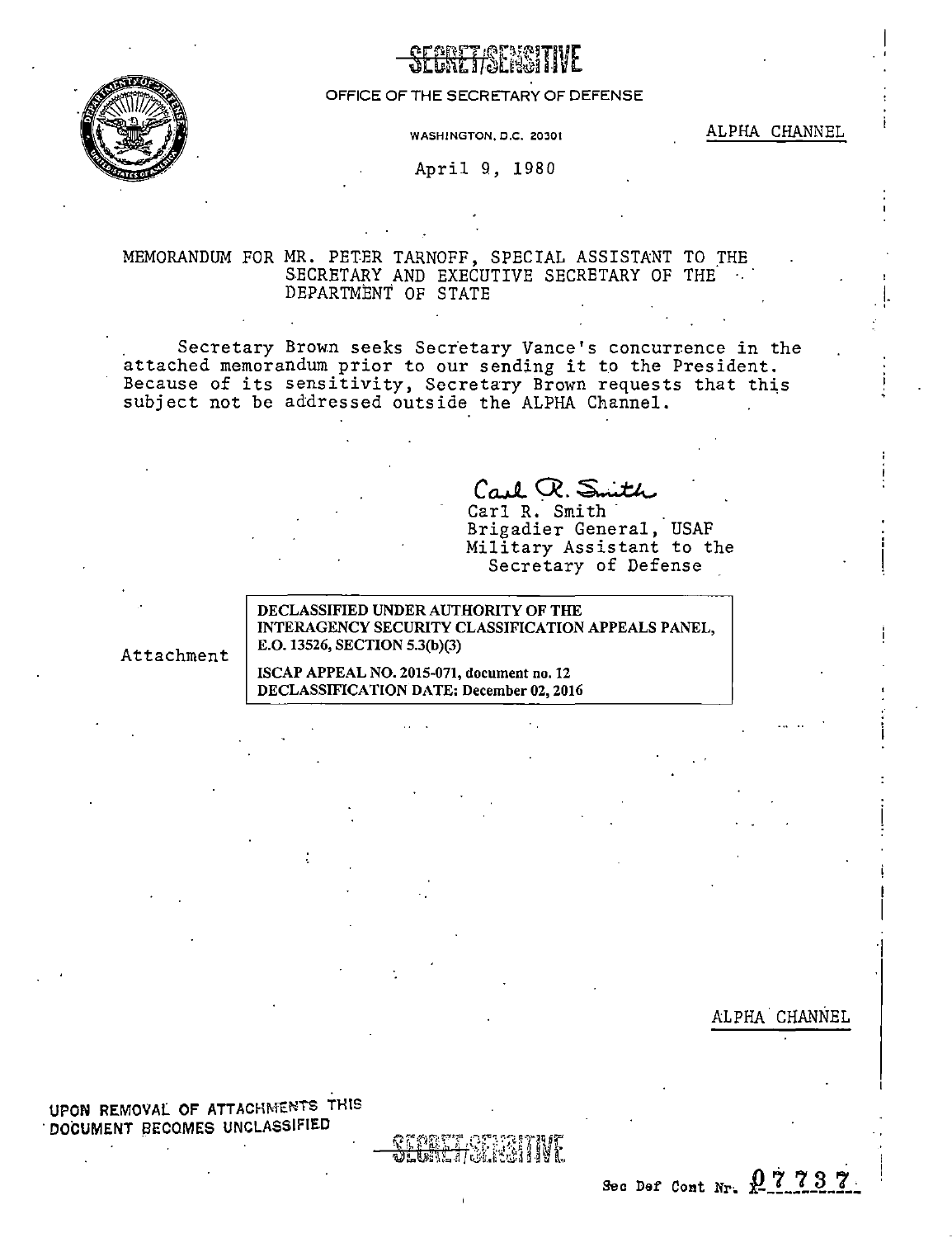

THE SECRETARY OF DEFENSE

**WASHINGTON, D.C. 20301** 

## MEMORANDUM FOR THE PRESIDENT

SUBJECT: Logistics Planning with Jordan and Egypt (8)

.f81 Avoiding or minimizing the need for US ground combat forces in a Persian Gulf crisis not involving a direct Soviet attack would be very much in·our interest. Being able to utilize third country units, with the US providing the lift, would contribute to that goal. Bilateral preplanning for this purpose could shorten deployment time by a matter of days, and enhance the deterrence or damage limitation impact of any intervention .

 $-\left\{\frac{1}{5}\right\}$  We have already begun this process very quietly with Jordan on a no commitment· basis. A DoD military team recently held discussions in Amman designed to develop·the airlift, communications and. training requirements necessary.to support the lift of a Jordanian special forces brigade task force. In order to minimize political repercussions in the event of leaks, no politicalmilitary scenarios were developed nor was any particular destination specified. Rather, the focus was solely on the Jordanian end of the scenario: deployment forces, deployment sequence;<br>departure airfields; short tons and cubic feet of equipment, etc. departure airfields; short tons and cubic feet of equipment, etc.<br>We plan to follow up those discussions with more detailed work, including airfield surveys.; exchange of small training teams, etc.

 $(8)$  Similar, very close-hold planning with the Egyptians would advance our interests. Since Egypt's armed forces are so much larger than Jordan's, the initial focus of the planning might appropriately be on the lift and communications needed to transport a division-size force with 30 days' support. If the discussions prove successful, the likely follow-on would be more detailed joint effort on load preparation and planning, training techniques for assembly, practice for aircraft loading, communications interface, airfield security, etc.

Again, and for the same reasons ·as in Jordan's case, rio political-military scenarios or designated destinations would be employed in the initial'discussions but the range arc used for load analysis would be sufficient to include Sudan and Saudi Arabia. It would be agreed clearly at the outset that the joint planning would involve no commitment to actual implementation...

| Classified by |  |  |  |  |
|---------------|--|--|--|--|
|               |  |  |  |  |
| Acolanahu an  |  |  |  |  |

Julie: onl............9Apr86...

**-SfCRETtSENSHIVE**